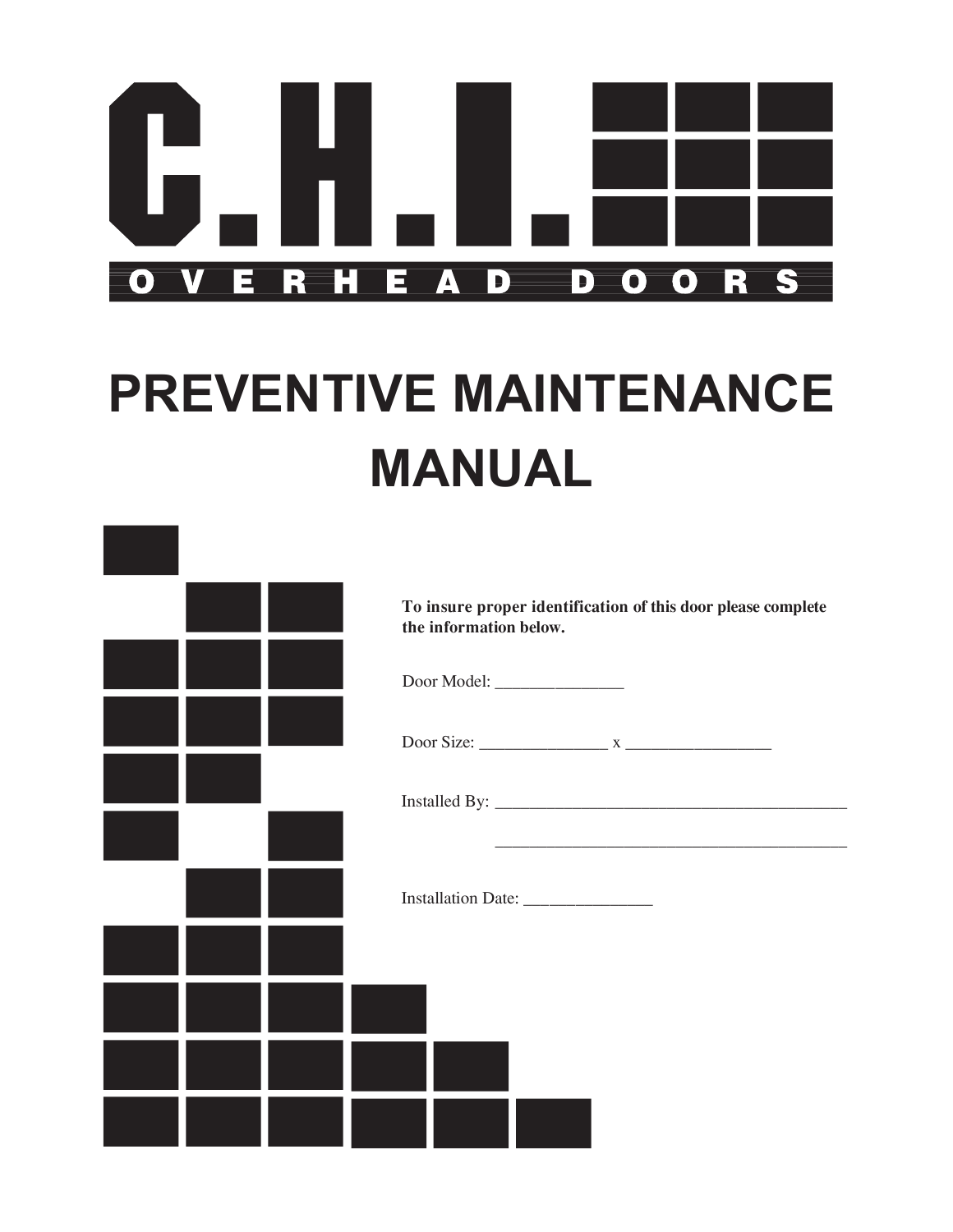## **Door Basics**

Review all warnings prior to beginning any maintenance program.

Refer all adjustments and repairs to the door professional listed on the back of this manual.

Not all available options are shown below for clarity. Some options shown may not apply to your installation. If you feel the illustration is not adequate call the door professional listed on back of this manual for assistance in identifying basic door components.